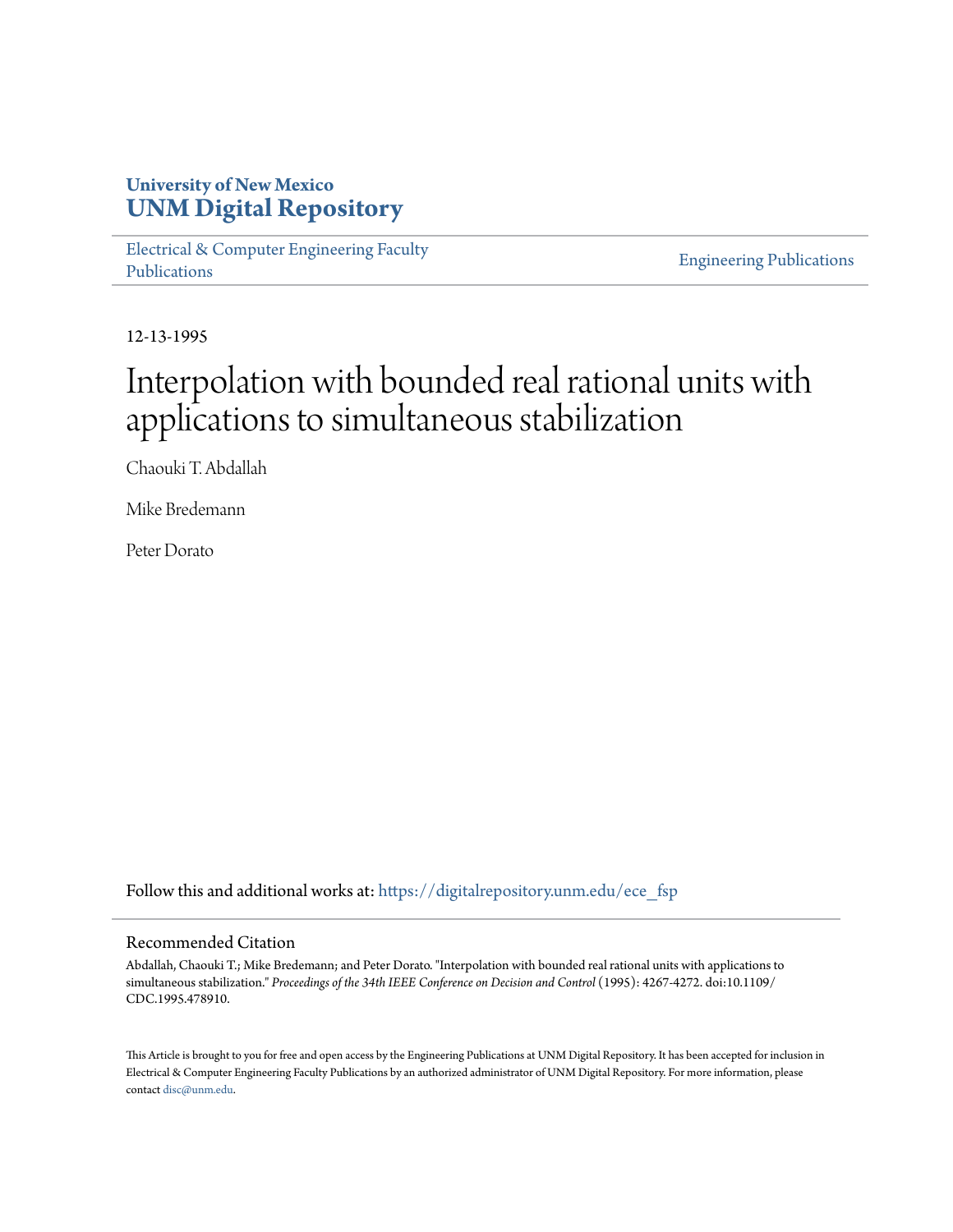#### **Interpolation with Bounded Real Rational Units with Applications to Simultaneous Stabilization**

Mike Bredemann Chaouki T. Abdallah Peter Dorato Dept. 9222, MS 0972 EECE Department EECE Department Albuquerque, NM 87185 Albuquerque, NM 87131 Albuquerque, NM 87131 chaouki@eece.unm. edu

iversity of New Mexico University of New Mexico EECE Department

#### **ABSTRACT**

In this paper we present sufficient conditions for the existence of a bounded real rational unit in  $H^{\infty}$  to exactly interpolate to points in the right half plane (RHP). It is shown that these sufficient conditions are equivalent to the necessary and sufficient conditions for the existence of a bounded real irrational unit in  $H^{\infty}$  to interpolate to points in the RHP, as initially described by Tannenbaum. The technique is then applied to the simultaneous stabilization problem.

#### **1 Introduction**

Bounded real interpolating units in  $H^{\infty}$  have applications in robust control and simultaneous stabilization. Tannenbaum [9] applied bounded real interpolating units to the robust stabilization of a single plant using a stable controller. Applications in simultaneous stabilization of SISO plants are discussed in [I] and [2].

In this paper, sufficient conditions to interpolate to points in the RHP with bounded real *rational* units are presented. These sufficient conditions are shown to be equivalent to the necessary and sufficient conditions to interpolate to the same points in the RHP with bounded real *irrational* units. An interpolation algorithm **is**  applied to the construction of a controller for two simultaneous stabilization examples.

This paper is organized in the following manner. In Section 2, the background of the bounded unit interpolation theory is discussed. The bounded real rational unit interpolation theorem is presented in Section **3.** The sufficient conditions of this theorem are equivalent to the necessary and sufficient conditions for existence of a bounded real irrational interpolating unit as indicated in Section **4.** The new interpolation algorithm is applied to the simultaneous stabilization problem in Section *5.* Finally, the conclusions are in Section *6.* 

#### **2 Background**

The problem of stabilizing  $n$  different plants is a longstanding problem in the robust control literature. In [l], it was shown that under some

conditions, the simultaneous stabilization problems of **3** or more plants is reducible to that of interpolating a given set of points with bounded real units in  $H^{\infty}$ . A similar interpolation problem is discussed by Tannenbaum in [8] and [9], for the purpose of stabilzing plants with uncertain gains. His approach uses the irrational mapping  $U(s) = e^{-\overline{Z(s)}}$  to convert the search from a bounded real interpolating unit,  $U(s)$ , to a positive real interpolating function,  $Z(s)$ . He then uses Youla-Saito's [12] positive real testing matrix to determine whether such a  $Z(s)$  exists. Unfortunately, this leads to an irrational controller, which can only be realized using a rational approximation. Ganesh and Pearson [6] describe such a rational approximation through the truncation of the infinite Taylor series expansion. Although the truncated series comes arbitrarily close to the interpolation points, it does not exactly interpolate to the desired points with polynomials of finite order. It also provides no indication of what minimum order is necessary to be *suficiently close.* 

lated to the mapping presented in this paper. This paper presents a mapping, which creates a bounded real rational unit exactly interpolating to values in the RHP. There are two obvious ap proaches, which could possibly achieve this **re**sult. One approach would be to start with an interpolation mapping, which produces units in  $H^{\infty}$  (see for example [5]), and then impose magnitude restrictions to create a bounded function. Another approach would be to start with an interpolation mapping, which produces bounded rational functions, and then impose numerator restrictions to create a unit. The latter is the approach adopted in this paper. It is interesting that this approach is related to the positive real mapping as discussed in Section **4.** 

The problem of finding a bounded rational function, which interpolates to a collection of points inside the unit disk is discussed in [3] and [ll]. Only interpolations in the right half plane are addressed in this paper, but the procedure is similar for the unit circle. The problem of find**ing** a **bounded real rational polynomial** function,  $U_1(s)$ , which interpolates to a collection of points in the right half plane, is discussed by Kimura in [7] and summarized below.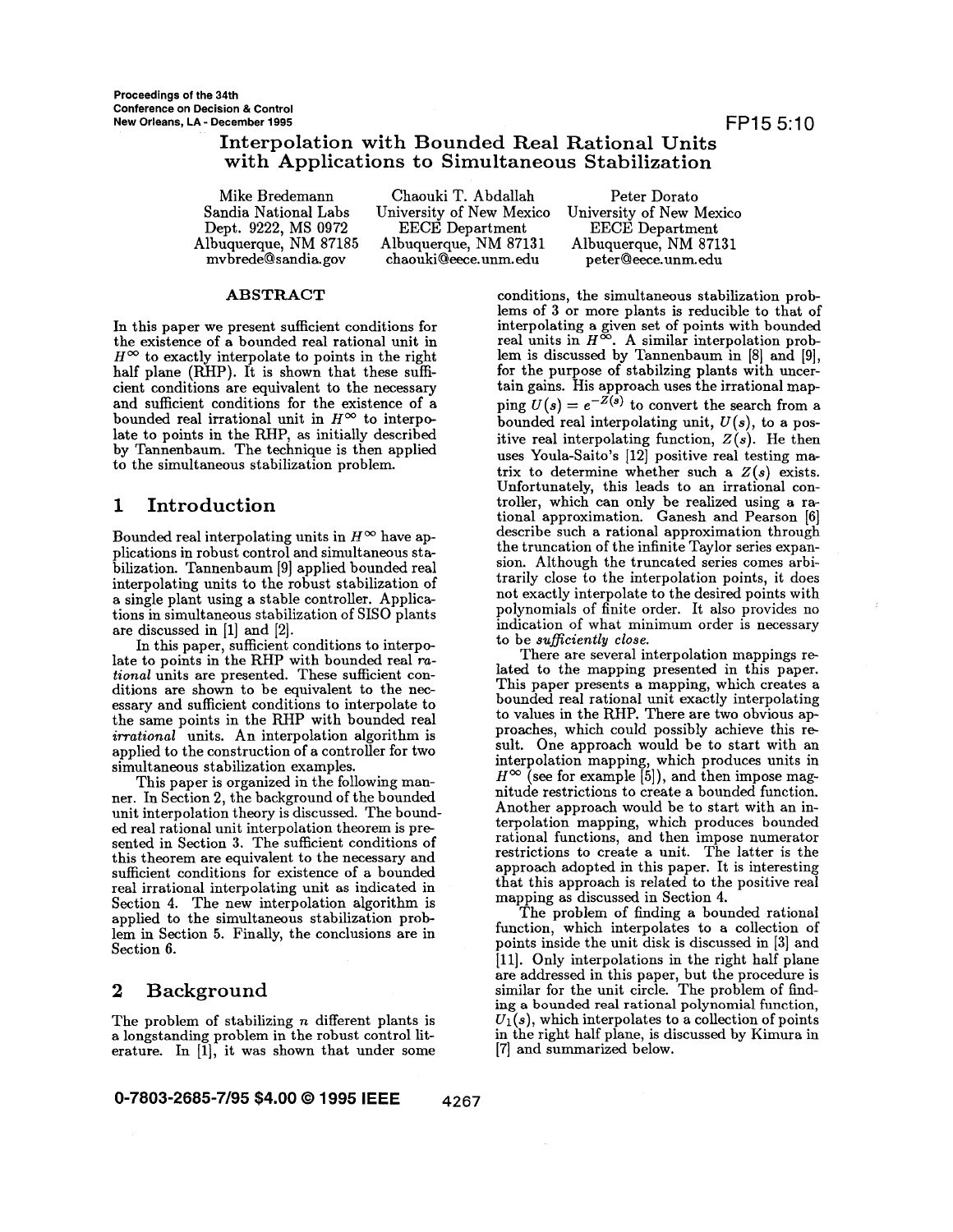Let the interpolation points be as follows:

$$
U_1(\alpha_i)=\beta_i^{(1)}\in\mathbb{C},\quad \alpha_i\in\mathbb{C}^+
$$

where complex interpolation points appear in conjugate pairs, i.e.

$$
U_1(\alpha_i) = \beta_i^{(1)}, \implies U_1(\overline{\alpha}_i) = \overline{\beta}_i^{(1)} \tag{1}
$$

and where real interpolation points are reaL It is then known that

$$
||U_1(s)||_{\infty} < 1 \ \Leftrightarrow \ ||U_2(s)||_{\infty} < 1
$$

 $\mathbf{r}$ 

where

$$
U_1(s) = \frac{\beta_1^{(1)} + (\frac{s-\alpha_1}{s+\overline{\alpha}_1})U_2(s)}{1 + \overline{\beta}_1^{(1)}(\frac{s-\alpha_1}{s+\overline{\alpha}_1})U_2(s)}
$$
(2)

The first interpolation condition,  $U_1(\alpha_1) = \beta_1^{(1)}$ , is satisfied by this mapping. So, the interpolation at  $s = \alpha_1$  is no longer imposed on  $U_2$ . The resulting interpolatings imposed on  $U_2$  are derived from the mapping  $(2)$ .

$$
\beta_i^{(2)} = U_2(\alpha_i) = \frac{\left[\beta_i^{(1)} - \beta_1^{(1)}\right](\alpha_i + \overline{\alpha}_1)}{\left[1 - \overline{\beta}_1^{(1)}\beta_i^{(1)}\right](\alpha_i - \alpha_1)},
$$
\n
$$
\beta_k^{(k)} = U_k(\alpha_k) = \frac{\left[\beta_k^{(k-1)} - \beta_{k-1}^{(k-1)}\right](\alpha_k + \overline{\alpha}_{k-1})}{\left[1 - \overline{\beta}_{k-1}^{(k-1)}\beta_k^{(k-1)}\right](\alpha_k - \alpha_{k-1})}
$$

This procedure continues iteratively until there is only one interpolation point. Any bounded rational polynomial function, which interpolates to the single interpolation condition of the last map ping, may be used to reconstruct the bounded function,  $U_1(s)$ , which interpolates to all of the desired points, by applying each **of** the successive inverse mappings in reverse order. The necessary and sufficient conditions for existence of a bounded function that interpolates to these points is that the magnitude of all the interpolation values in all of the mappings be bounded by 1, i.e.

$$
|\beta_i^{(j)}| < 1, \quad \forall j = 1, 2, \dots, k
$$

$$
\forall i = j, j + 1, \dots, k
$$

This **is equivalent to the Nevanlinna-Pick (Bounded**  Real) testing matrix,  $\widehat{\mathbf{N}}_{\mathbf{BR}}(\beta^{(1)})$ , being positive definite, where

$$
\widehat{\mathbf{N}}_{\mathbf{BR}}(\boldsymbol{\beta}^{(1)}) = \begin{bmatrix}\n\frac{1-\beta_1^{(1)}\overline{\beta}_1^{(1)}}{\alpha_1 + \overline{\alpha}_1} & \cdots & \frac{1-\beta_1^{(1)}\overline{\beta}_k^{(1)}}{\alpha_1 + \overline{\alpha}_k} \\
\frac{1-\beta_2^{(1)}\overline{\beta}_1^{(1)}}{\alpha_2 + \overline{\alpha}_1} & \cdots & \frac{1-\beta_2^{(1)}\overline{\beta}_k^{(1)}}{\alpha_2 + \overline{\alpha}_k} \\
\vdots & \ddots & \vdots \\
\frac{1-\beta_k^{(1)}\overline{\beta}_1^{(1)}}{\alpha_k + \overline{\alpha}_1} & \cdots & \frac{1-\beta_k^{(1)}\overline{\beta}_k^{(1)}}{\alpha_k + \overline{\alpha}_k}\n\end{bmatrix} (3)
$$

The fact that the interpolation values appear in complex conjugate pairs and are real when *ai*  is real ensures that a bounded real function can be formed when **(3)** is positive definite. Notice that this mapping ensures that the denominator of  $U_1(s)$  in  $(2)$  is a strictly Hurwitz polynomial. *Our only task remaining is to find the conditions in this mapping that will ensure the numerator is also a strictly Hurwitz polynomial.* This will give us a unit in  $H^{\infty}$ , with a norm bounded by **1.** 

#### **3 Interpolation with Bounded Real Rational Units**

In this section, sufficient conditions are derived for the existence of a finite order rational bounded real unit in  $H^{\infty}$  which exactly interpolates to prescribed complex values at finite points in the open right half  $s$ -plane. It is shown in  $[10]$  that the values of a real unit in  $H^{\infty}$  must have the same sign at all points on the real line in the right half plane. Values on the nonnegative real line must be either all positive or all negative.

For a *real* (i.e. real for real points) interpolating unit, the complex interpolation values must appear in complex conjugate pairs. The requirements, that the complex interpolations appear in complex conjugate pairs and that the nonnegative real interpolations all have the same sign, ensure that the resulting unit is real. Without this assumption, the testing matrices may still indicate the existence of a bounded unit, but the unit would contain complex coefficients.

Let  $\gamma_i^{(1)}, \forall i = 1,2,\ldots,k$  represent the desired points,  $s = \alpha_i$ . Let the subsequent mappings be defined **as** 

interpolation values at the corresponding RHP points, 
$$
s = \alpha_i
$$
. Let the subsequent mappings be defined as  
\n
$$
\gamma_i^{(2)} = \frac{\left[\ln(\gamma_1^{(1)}) - \ln(\gamma_i^{(1)})\right](\alpha_i + \overline{\alpha}_1)}{\left[\ln(\overline{\gamma}_1^{(1)}) + \ln(\gamma_i^{(1)})\right](\alpha_i - \alpha_1)}, \forall i = 2, 3, ..., k
$$
\n
$$
\gamma_i^{(j)} = \frac{\left[\gamma_i^{(j-1)} - \gamma_{j-1}^{(j-1)}\right](\alpha_i + \overline{\alpha}_{j-1})}{\left[\frac{\gamma_{j-1}^{(j-1)}\gamma_{j}^{(j-1)}\right](\alpha_i - \alpha_{j-1})}, \forall j = 3, 4, ..., k
$$
\n
$$
\forall i = j, j + 1, ..., k \qquad (4)
$$

In the theorems that follow, it is assumed that the simple interpolations appear in complex conjugate pairs. Without loss of generality, the interpolation values on the real line are assumed to have a positive sign. Otherwise, their negative values are used.

Theorem 1 (Bounded Real Rational Unit Interpolation Theorem - Simple Finite Interpolations)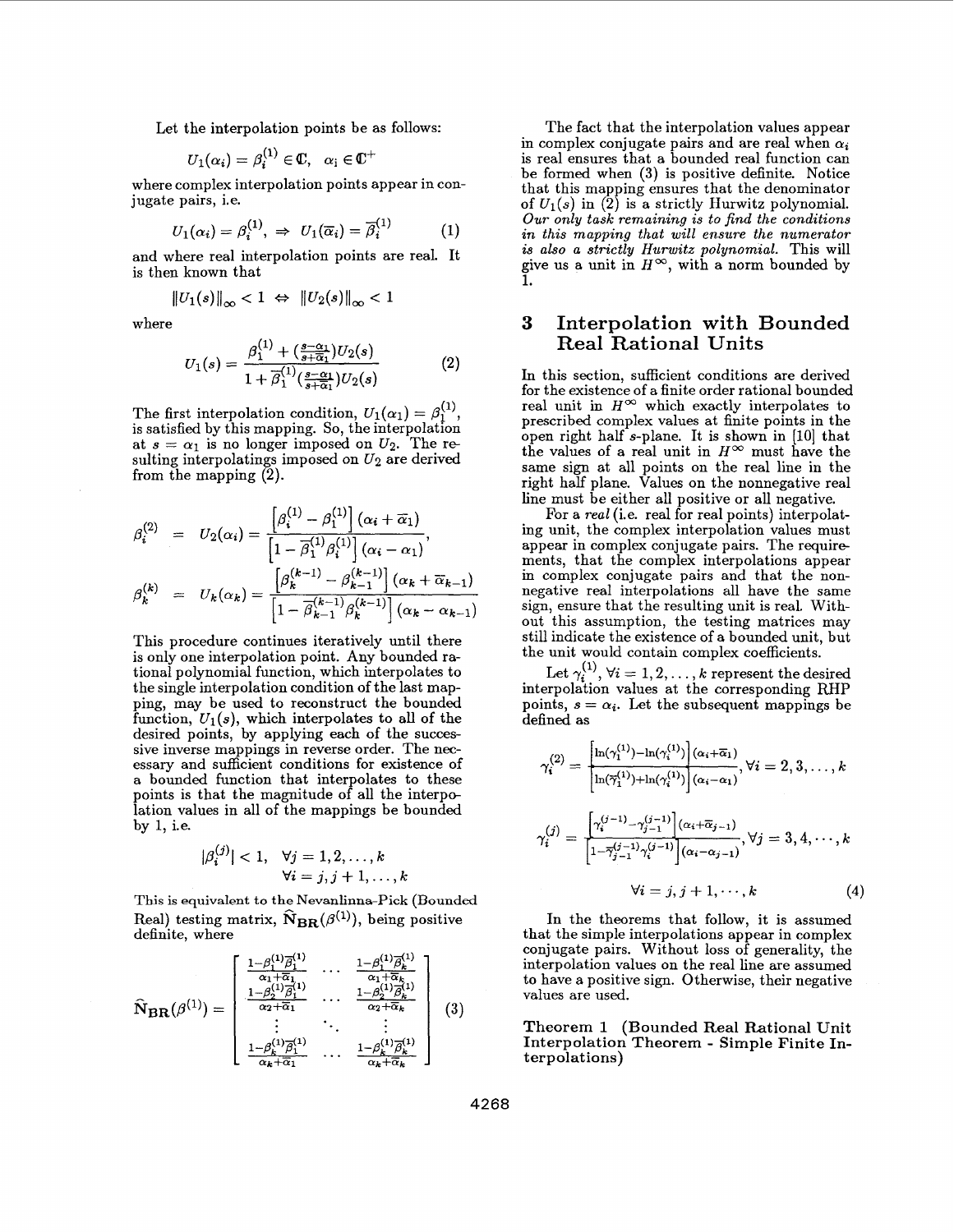*Suficient conditions to find a bounded real rational unit, U(s), such that* 

$$
U(\alpha_i)=\gamma_i^{(1)},\ \ \, \forall i=1,2,\ldots,k
$$

*are that, either* 

*1.* 

$$
0 < |\gamma_i^{(j)}| < 1, \quad \forall j = 1, 2, \dots, k
$$

$$
\forall i = j, j + 1, \dots, k
$$

**2.** 

or,

$$
|\gamma_1^{(1)}|<1
$$

 $i$  and the Nevanlinna-Pick bounded real test-<br>ing matrix,  $\mathrm{N_{BR}}(\gamma^{(2)})$  defined above, is pos*itive definite.* 

**Proof:** See [2].

**Comments:** The main idea of this theorem and its proof can be easily seen from the basic Nevanlinna-Pick mapping.

$$
U_1(s) = \frac{\gamma_1^{(1)} + \left(\frac{s-\alpha_1}{s+\overline{\alpha}_1}\right)U_2(s)}{1 + \overline{\gamma}_1^{(1)}\left(\frac{s-\alpha_1}{s+\overline{\alpha}_1}\right)U_2(s)}\tag{5}
$$

If, in addition to the requirement that  $||U_2(s)||_{\infty}$  < 1,  $||U_2(s)||_{\infty}$  is further restricted to be less than  $\frac{1}{2}$   $\left(\frac{1}{2}\right)$ , then the second term in the numerator

will also be bounded by  $|\gamma_1^{(1)}|$  since the Blaschke<br>product,  $\left(\frac{s-\alpha_1}{s+\overline{\alpha}_1}\right)$ , is bounded by 1. Therefore, under this condition, the numerator is a strictly Hurwitz polynomial from the small-gain theorem  $[4].$ 

In the event that the interpolation requirements on  $U_2(s)$  do not happen to satisfy this additional restriction using the original interpolation points, the more stringent requirements could be relaxed by using the n-th root of the original interpolation points. In the limit as  $n \rightarrow$ orem 1 reflect the sufficient conditions (and conjectured to be necessary conditions) for the interpolation requirements on  $U_2(s)$  to be satisfied by a bounded function in the limit.  $\infty$ ,  $\lfloor \sqrt[n]{\gamma_1^{(1)}} \rfloor$  increases to 1. The conditions of The-

#### **4 Equivalence with Bounded Real Irrational Units**

In this section, the sufficient conditions of Theorem 1 are shown to be equivalent to the necessary and sufficient conditions for the existence of

the irrational function  $f(s) = e^{-Z(s)}$ , which interpolates to the same points. The approach described by Tannenbaum in **[9],** imposes the interpolation requirements on  $Z(s)$ , which must be a positive real function for  $e^{-\dot{Z}(s)}$  to be a real function bounded by 1. Tannenbaum used Youla and Saito's [12] necessary and sufficient conditions for a positive real interpolating function to determine whether a bounded real unit of the form  $f(s) = e^{-Z(s)}$  exists. By transforming the interpolation conditions from the original require ments on the bounded real unit,  $f(s)$ , to those of the positive real function, *Z(s),* a fairly simple test can be performed to determine whether such a positive real  $Z(s)$  exits. If the original interpolation points for  $f(s)$  are  $f(\alpha_i) = \beta_i$ ,  $\forall i =$  $1, 2, \ldots, k$ , then after the transformation, the interpolation conditions become  $Z(\alpha_i) = -\ln(\beta_i)$ ,  $\forall i = 1, 2, \ldots, k$ . The necessary and sufficient conditions for the existence of a positive real function,  $Z(s)$ , which interpolates to these points, are that Youla-Saito's positive real testing matrix,  $N_{PR}(\beta)$  shown below, be positive definite. and that the interpolation points appear in complex conjugate pairs and are positive real when s **is** positive real.

$$
\widehat{\mathbf{N}}_{\mathbf{PR}}(\boldsymbol{\beta}) = \left[ \begin{array}{cccc} \frac{-\ln(\beta_1) - \ln(\overline{\beta}_1)}{(\alpha_1 + \overline{\alpha}_1)} & \cdots & \frac{-\ln(\beta_1) - \ln(\overline{\beta}_k)}{(\alpha_1 + \overline{\alpha}_k)} \\ \frac{-\ln(\beta_2) - \ln(\overline{\beta}_1)}{(\alpha_2 + \overline{\alpha}_1)} & \cdots & \frac{-\ln(\beta_2) - \ln(\overline{\beta}_k)}{(\alpha_2 + \overline{\alpha}_k)} \\ \vdots & \ddots & \vdots \\ \frac{-\ln(\beta_k) - \ln(\overline{\beta}_1)}{(\alpha_k + \overline{\alpha}_1)} & \cdots & \frac{-\ln(\beta_k) - \ln(\overline{\beta}_k)}{(\alpha_k + \overline{\alpha}_k)} \end{array} \right]
$$

It should also be noted that the requirement that the matrix,  $\widehat{\mathbf{N}}_{\mathbf{PR}}(\beta)$ , be positive definite is only a necessary and sufficient condition for the existence of a bounded real interpolating unit of the form  $f(s) = e^{-Z(s)}$ . When the interpolation points are entirely complex, the form  $f(s) = -e^{-Z(s)}$  may also need to be checked, when determining the existence or the minimum order of a bounded real interpolating unit, as is illustrated in [2].

## **Theorem 2 (Rational-Irrational Bounded**

Unit Equivalence Theorem)<br>
The Youla-Saito positive real<br>  $\hat{N}$  (b) defined above, is not *The Youla-Saito positive real testing matrix,*   $\widehat{N}_{\mathbf{PR}}(\gamma^{(1)})$  *defined above, is positive definite, if and only if* 

 $\left|\gamma_{1}^{(1)}\right|<1$ 

and the corresponding Nevanlinna-Pick bounded *real testing matrix,*  $\widehat{N}_{\text{BR}}(\gamma^{(2)})$  *defined above, is positive definite.* 

**Proof:** See [2].

 $\blacksquare$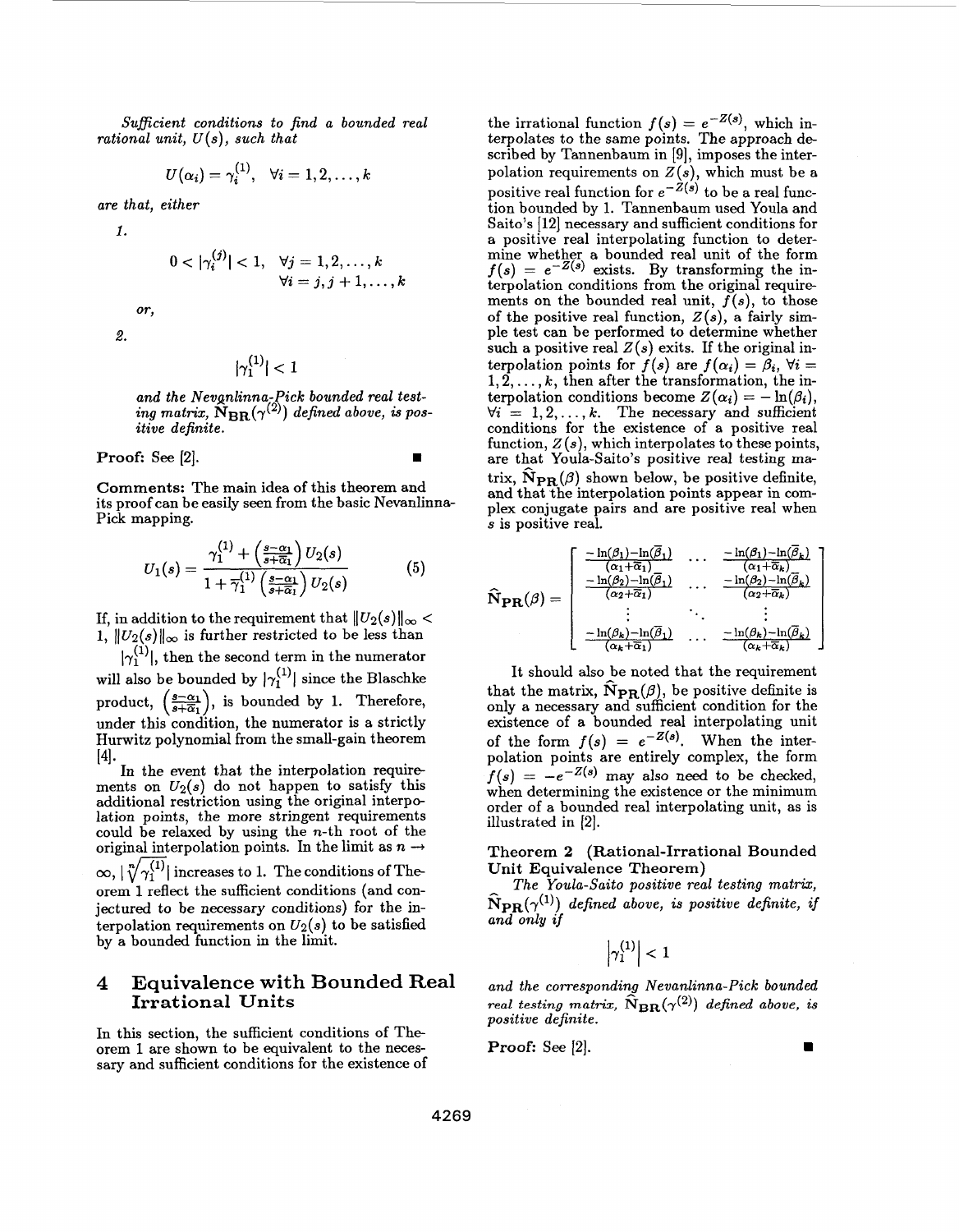Comments: The proof identifies an invertible matrix, *X,* such that

$$
X^*\widehat{\mathbf{N}}_{\mathbf{PR}}(\gamma^{(1)})X = \begin{bmatrix} \frac{-\ln(\gamma_1^{(1)}) - \ln(\overline{\gamma}_1^{(1)})}{(\alpha_1 + \overline{\alpha}_1)} & 0\\ 0 & \widehat{\mathbf{N}}_{\mathbf{BR}}(\gamma^{(2)}) \end{bmatrix}
$$

#### **5 Applications to Simultaneous Stabilization**

In this section, a bounded unit interpolation algorithm, developed in **[2],** is used in conjunction with simultaneous stabilization problems. When the sufficient conditions of Theorem **1** are,satisfied, there exists a bounded function,  $U_2(s)$ , which satisfies the following interpolation requirements for some *n* sufficiently large.

$$
U_2'(\alpha_i) = \frac{U_2(\alpha_i)}{\sqrt[n]{\gamma_1^{(1)}}} = \frac{\sqrt[n]{\gamma_1^{(1)}} - \sqrt[n]{\gamma_1^{(1)}} \cdot (\alpha_i + \overline{\alpha}_1)}{\sqrt[n]{\gamma_1^{(1)}} \cdot \sqrt[n]{\gamma_1^{(1)}} \cdot \sqrt[n]{\gamma_1^{(1)}} \cdot (\alpha_i - \alpha_1)}\n\\ \forall i = 2, 3, \ldots, k
$$
\nUsing  $U_2(s) = \sqrt[n]{\gamma_1^{(1)}} \cdot U_2'(s)$  and replacing  $\gamma_1^{(1)}$ 

\nwith its *n*-th root in (5), the desired real rational

bounded interpolating unit is  $[U_1(s)]^n$ .

Example 1 *Find a stable controller that simultaneously stabilizes the two plants,* 

$$
P_1(s) = \frac{\frac{1}{81}(s-1)(s-2)}{(s-\frac{1}{9})^2}
$$

$$
P_2(s) = \frac{\frac{1}{81}(s-1)(s-2)}{s^2}
$$
(6)

Solution: Let  $h_1(s) = h_2(s) = (s + 1)^2$ , so that

$$
N_1(s) = N_2(s) = \frac{\frac{1}{81}(s-1)(s-2)}{(s+1)^2}
$$
  

$$
D_1(s) = \frac{(s-\frac{1}{9})^2}{(s+1)^2}, D_2(s) = \frac{s^2}{(s+1)^2}
$$

Forming the function,  $W_2(s)$ , which must be bounded by a unit in accordance with the solution of this problem described in **[l]** and **[2],** then

$$
W_2(s)=\frac{N_1^-(s)D_2(s)-N_2^-(s)D_1(s)}{N_2^-(s)}=\frac{\frac{1}{81}(18s-1)}{(s+1)^2}
$$

A unit,  $W(s)$ , which bounds  $W_2(s)$ , is given by

$$
W(s) = \frac{\frac{1}{81}(18s+1)(\frac{s}{100}+1)}{(s+1)^2}
$$

so that

that  

$$
\gamma_1^{(1)} = \frac{W(1)}{D_1(1)} = 0.29984, \ \gamma_2^{(1)} = \frac{W(2)}{D_1(2)} = 0.130588
$$

The positive real testing matrix is then given by

$$
\left[ \begin{array}{cc} 1.204493773 & 1.080066641 \\ 1.080066641 & 1.017853074 \end{array} \right]
$$

The upper left nested principal minors are **1.2**  and **0.059.** Since this matrix is positive definite, a solution to the strong simultaneous stabilization problem exists for the two plants in **(6).** 

Using the bounded unit interpolation algorithm in  $\begin{bmatrix} 2 \end{bmatrix}$  it is easy to verify that  $n = 5$  is the minimum root necessary to interpolate to these two points with a bounded unit using the Nevanlinna-Pick mapping. The 5th root of each of the original interpolation points becomes

$$
\alpha_1 = 1, \quad \sqrt[5]{\gamma_1^{(1)}} = \sqrt[5]{0.29984375} = 0.785921193
$$
\n
$$
\alpha_2 = 2, \quad \sqrt[5]{\gamma_2^{(1)}} = \sqrt[5]{0.130588235} = 0.665550188
$$

Calculating the modified interpolation point in the first Nevanlinna-Pick mapping

$$
\beta_2^{(2)} = \frac{\left[\sqrt[5]{\gamma_2^{(1)}} - \sqrt[5]{\gamma_1^{(1)}}\right](\alpha_2 + \overline{\alpha}_1)}{\sqrt[5]{\gamma_1^{(1)}} \left[1 - \sqrt[5]{\overline{\gamma}_1^{(1)}} \gamma_2^{(1)}\right](\alpha_2 - \alpha_1)}
$$

we get

$$
\alpha_2=2, \quad \beta_2^{(2)}=-0.963406336
$$

A function,  $U_2(s)$ , bounded by 1 and interpolating to this point is

$$
U_2^{'}(s)=\beta_2^{(2)}=-0.963406336
$$

Therefore, the function bounded by  $\sqrt[6]{0.29984375}$ interpolating to the points in the first standard Nevanlinna-Pick mapping of the 5th root of the original interpolation points is

$$
U_2(s)=\sqrt[5]{0.29984375}\cdot U_2^{'}(s)=0.757161457
$$

The bounded unit, *U(s),* interpolating to the original interpolation points is formed from  $U_2(s)$ .

$$
U(s) = \left[\frac{\sqrt[5]{0.29984375} + (\frac{s-1}{s+1})U_2(s)}{1 + \sqrt[5]{0.29984375}(\frac{s-1}{s+1})U_2(s)}\right]^5
$$
  

$$
U(s) = \left[\frac{0.071016147(s+53.66018683)}{(s+3.93911596)}\right]^5
$$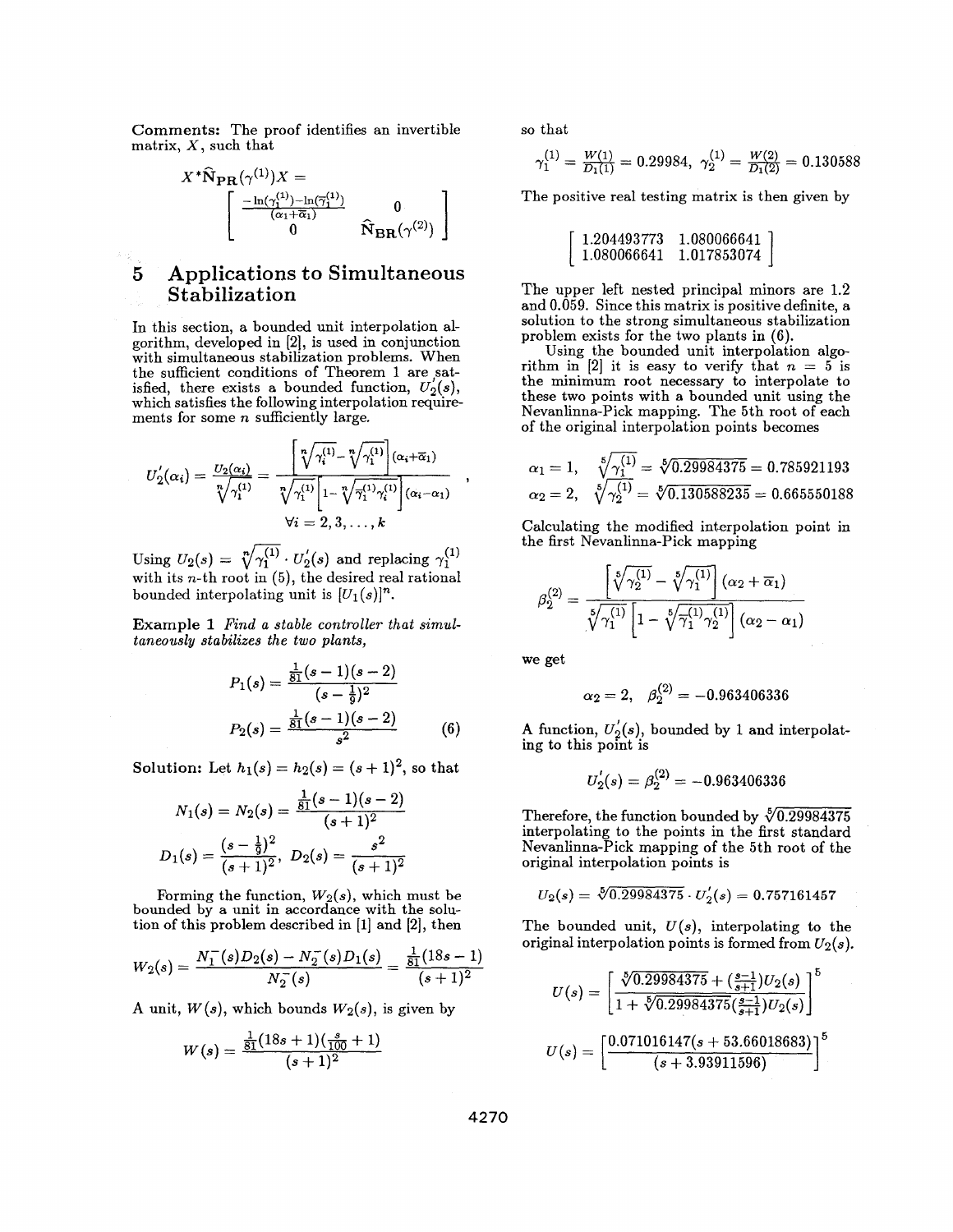The stable 5th order compensator, **C(s),** is formed from the unit,  $U_1(s)$ , which interpolates to  $D_1(s)$ at the RHP zeros of  $N_1(s)$ .

$$
C(s) = \frac{U_1(s) - D_1(s)}{N_1(s)}, \ U_1(s) = \frac{W(s)}{U(s)}
$$

$$
C(s) = 99,571 \cdot \left[ \frac{(s+100)(s+10.747)(s+0.00444)(s^2+11.8797s+85.011)}{(s+53.66)^5} \right]
$$

Next, consider the problem of designing a stable compensator which stabilizes a pendulum, with delayed control effort, about three positions,  $\theta =$  $0, \pi/2$ , and  $\pi$ . The nonlinear dynamics of the pendulum are given by

$$
\ddot{\theta}+l/gsin\theta=\frac{1}{l^2m}T(t-\tau)
$$

where  $\theta$  is the angular position of the pendulum, T is the input torque, and  $\tau$  is the control effort time delay. If the pure time delay term  $e^{-\tau s}$  is approximated by the first order rational function  $(\hat{1}-s/2\tau)/(1+s/2\tau)$  and the pendulum dynamics are linearized about the three points above, one obtains the three plant transfer functions of the following example, using the parameter values  $l/g = 1$  and  $\tau = 1$ .

**Example 2** *Find a stable controller that simul* $a$  *taneously stabilizes the three plants,*<br> $b(c) = \frac{-(s-2)}{c}$ 

$$
P_1(s) = \frac{-(s-2)}{(s^2-1)(s+2)}
$$
  
\n
$$
P_2(s) = \frac{-(s-2)}{s^2(s+2)}
$$
  
\n
$$
P_3(s) = \frac{-(s-2)}{(s^2+1)(s+2)}
$$
 (7)

*where*  $P_1(s)$ ,  $P_2(s)$  *and*  $P_3(s)$  *correspond to the linearizations about*  $\theta = \pi, \pi/2$ , and 0 *respectively.* 

**Solution:** If we let  $h_1(s) = h_2(s) = h_3(s) =$  $(s+2)^3$ , so that

$$
N_1(s) = N_2(s) = N_3(s) = \frac{-(s-2)}{(s+2)^3}
$$
  

$$
D_1(s) = \frac{(s^2-1)}{(s+2)^2}, \ D_2(s) = \frac{s^2}{(s+2)^2}, \ D_3(s) = \frac{(s^2+1)}{(s+2)^2}
$$

then for a stable compensator,  $C = \frac{U_1(s) - D_1(s)}{N_1(s)}$ ,

we must satisfy the interpolation conditions  
\n
$$
U_1(2) = D_1(2) = \frac{3}{16}
$$
\n
$$
U_1(\infty) = D_1(\infty) = 1
$$
\n
$$
\frac{d}{dt}U_1(t)\Big|_{t=0} = \frac{d}{dt}D_1(t)\Big|_{t=0} = -4
$$
\n(8)

The last two conditions in (8) are required to ensure that the term  $[U_1(s) - D_1(s)]$  has relative degree equal to **2** at infinity, as discussed in **[2].**  Computing the functions,

$$
W_i(s) = \frac{N_1^-(s)D_i(s) - N_i^-(s)D_1(s)}{N_i^-(s)}, \ \forall i = 2,3 \ \ (9)
$$

which must be bounded by a unit for the solution of this problem described in [l] and **[2],** then

$$
W_2(s) = \tfrac{1}{(s+2)^2}, \ W_3(s) = \tfrac{2}{(s+2)^2}
$$

A Unit  $W(s)$  which bounds  $W_i(s)$  in this case is given by

$$
W(s) = \frac{2(\frac{s}{100}+1)^2}{(s+2)^2}
$$

Using the equation

$$
U(s) = \frac{W(s)}{U_1(s)}
$$

Using the equation  
\n
$$
U(s) = \frac{W(s)}{U_1(s)}
$$
\nthe interpolation conditions on  $U(s)$  become  
\n
$$
U(2) = \frac{10404}{15000}
$$
\n
$$
U(\infty) = \frac{1}{5000}
$$
\n
$$
\frac{d}{dt}U(t)\Big|_{t=0} = \frac{1}{25}
$$

From **[2],** such a bounded real interpolating unit exists, and therefore, a solution to the strong simultaneous stabilization problem exists for the three plants in (7).

Multiplying the original interpolation points by a constant,  $k > 1$ , but small enough to still allow interpolations with a bounded real unit,  $U_k(s)$ , then the bounded unit  $\frac{1}{k}U_k(s)$  interpolates to the original points. The maximum value of *k* can be computed using the procedure de scribed in [2]. Subsequent products with  $\frac{1}{k}U_k(s)$ must have an  $H^{\infty}$  norm less than *k* to remain bounded. Choosing the factor  $k = 1.25$ , then the new simple interpolation points become

$$
U_k(2)=0.867, U_k(\infty)=0.00025
$$

Using the techniques developed in [2], it is easy to verify that  $n = 1$  is sufficient to construct a bounded real interpolating unit. From the standard Nevanlinna-Pick interpolation mapping, one such unit is

$$
U_k(s) = \frac{0.00025(s + 55851.31643)}{(s + 14.10533968)}
$$
  
\n
$$
\Rightarrow \qquad U_0(s) = \frac{1}{k} U_k(s)
$$
  
\n
$$
\Rightarrow \qquad U_0(s) = \frac{0.0002(s + 55851.31643)}{(s + 14.10533968)}
$$